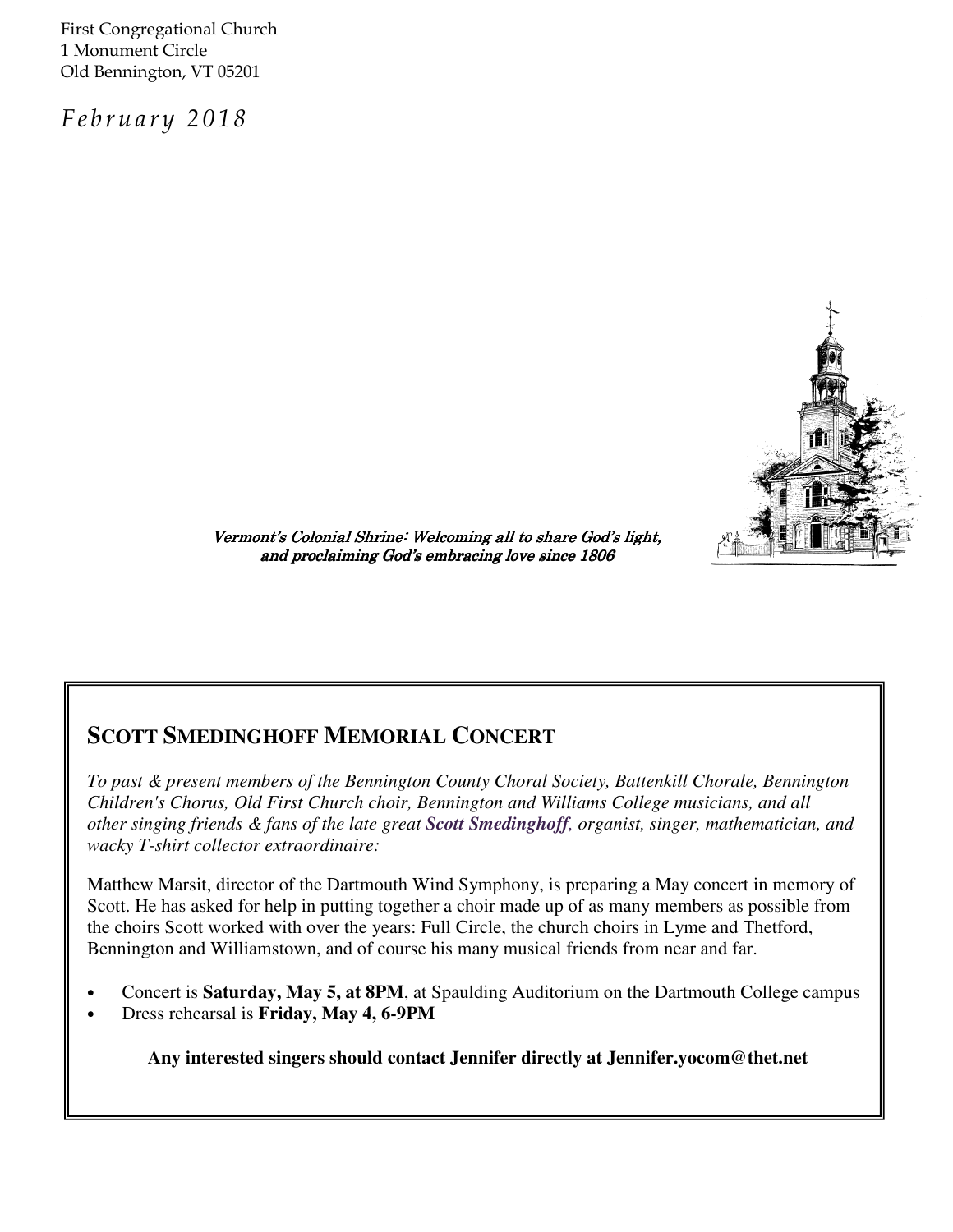

The Lantern Newsletter of the First Congregational Church

(Old First Church)

February 2018

### **FROM THE MINISTER**

 Lent begins this month—interestingly enough on Valentine's Day this year. There are many calendars to keep and some churches keep an active calendar of saint's days, feast days and holy days throughout the year. We keep a less busy calendar—Sunday worship, monthly communion, important seasons such as Advent, Christmas, Lent, Easter, and other special days as Thanksgiving or our usual observance of Martin Luther King's birth, July  $4<sup>th</sup>$  and of course…Bennington Battle Day. Our secular calendar is likewise crowded—vacations, birthdays, anniversaries, sad times of death and loss. There is a rhythm to each week of work days and weekends, more holidays.

 The fact that we can go this far in reciting our shared calendars and seasons (not even mentioning the tag sale, or luncheons or special worship we hold) points us in the direction of lent---a time to pause in the busy calendar of life we keep to look at life itself. To ponder the true meaning and purpose of our days. Some take lent as a sacrifice; I suggest you think of it this year as a kind of recovery. Not something to give up but a time to regain.

 Regain time for your heart and soul. Regain time for your faith and purpose. Regain lost perspective on life and love. Regain the power to forgive and begin anew. Create uncluttered time to nurture your own self. Seek the wisdom quiet brings. If you really seek to give up something may I suggest a few hours away from our media distractions? Away from the huge distractions the computer or phone constantly put in front of us? Time for God's creation—which is not only this wide and still wonderous world out us but is in fact our very selves. You are that loved.

## **WARNING…**

# **OLD FIRST CHURCH'S ANNUAL MEETING**

The Church Council has set the Annual Meeting date for **Sunday, February 11, 2018** to be held in the church sanctuary following worship and a brief (but "beefed up") coffee hour. It will be a time to receive reports from advocates and boards as well as a report from the nominating committee electing people to various responsibilities within the life of the church. We will also approve the new budget and present the following proposed By-Law change:

(new language in bold and underlined, current language to be changed in italic and crossed out)

### **ARTICLE VIII. BOARDS**

#### **B) TRUSTEES**

1) The Board of Trustees shall consist of *six*  **seven** active members, *five* **six** of whom will serve staggered terms, plus the treasurer. They shall be elected for a term of two years and serve until their successors are elected. A member of the Board (except the treasurer) shall not serve for more than six years or three consecutive terms, whichever is less. If a member serves for more than one half of a term, this constitutes a full term for the purpose of this rule. The Council may appoint an active member to complete an unexpired term.

The Rev. Ken Clarke

www.oldfirstchurchbenn.org ● office@oldfirst.comcastbiz.net ● (802) 447-1223 1 Monument Circle, Old Bennington, Vermont 05201 Kenneth A. Clarke, Minister Don Miller, Moderator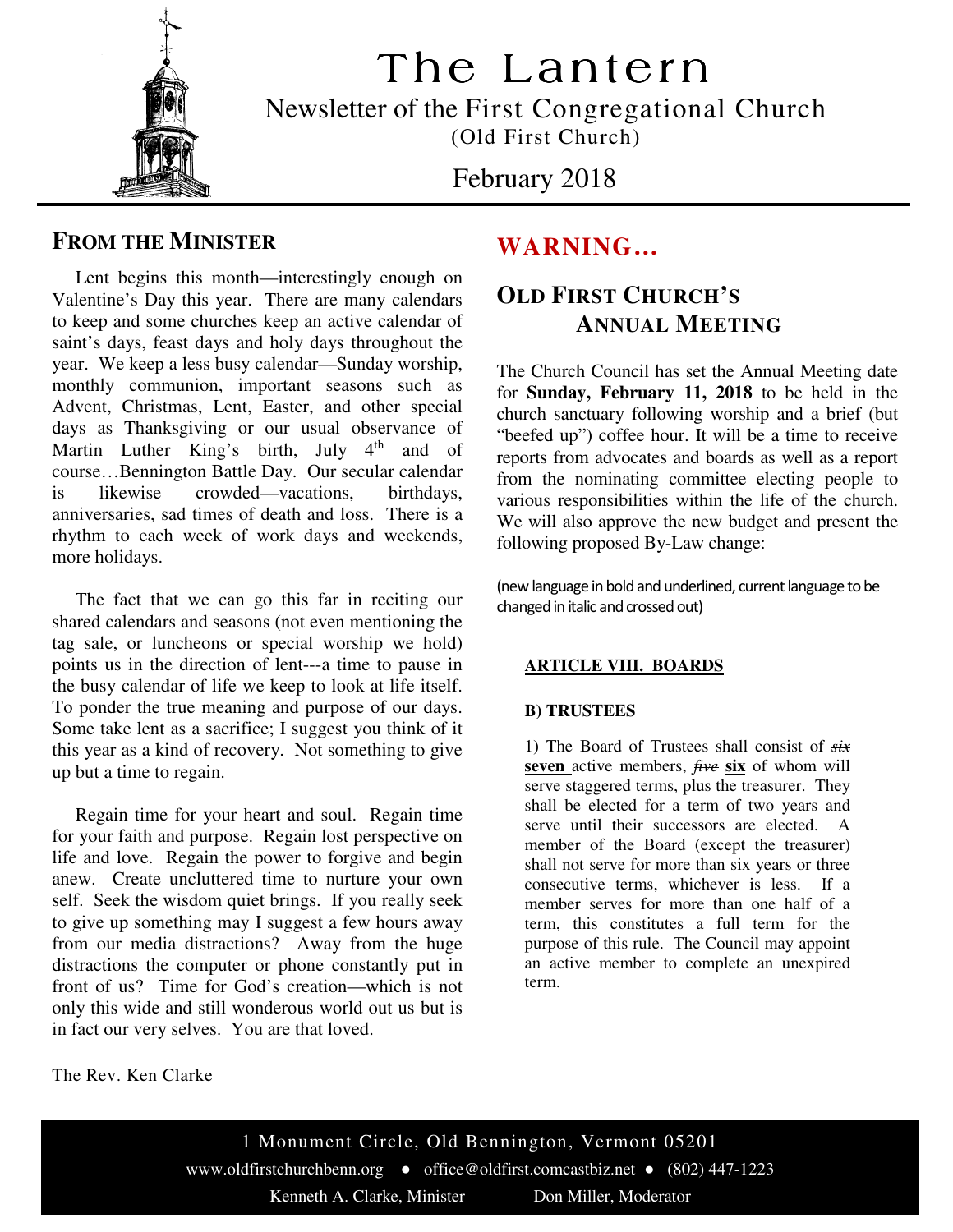# **15TH ANNUAL LENTEN DEVOTIONAL BOOKLET**

Submissions for our *Meditations for Lent* booklet, by and for members and friends of Old First Church, are being accepted. Lent begins on Ash Wednesday, February 14. The deadline for submissions is **February 5 th** and email is the best way to get it to the church office. The devotionals are printed on a half-sheet of 8  $\frac{1}{2}$  x 11" paper so please keep your selections brief.

# Women's Book Group



The *WOMEN'S BOOK GROUP* will meet on February 15 at 6:30 p.m. at Sandy Bechtel's home to discuss *The Last Thousand* by Jeffrey Stern.

Newcomers are always welcome. For more information or a listing of all the books being read this year contact Wendy Schmitt or the church office.

March's book is: *The Reader, by* Berhard Schlink.

### **OPEN CHURCH DOCENT MEETING**

We will be having a meeting on Saturday, February 17 10:00 a.m. in the Narthex of the Church. Open Church docents or anyone interested in becoming a docent is encouraged to attend. We will be discussing the setup of the new cabinets and developing the program for our upcoming season.

### **MONUMENTAL TAG SALE**

**Save the date!!!** This year the Old First Monumental Tag Sale is returning Saturday, June  $9<sup>th</sup>$ . The warm winds of June seem like a distant dream today but the months will pass quickly. **NOW** is the time to clean out your attic and those over-stuffed closets and to set aside items for the sale. Ask your friends and neighbors to do the same.

Our first planning meeting will take place after worship on Sunday, March 11 in the Church Sanctuary. Bring your ideas and suggestions. Everyone is welcome! If you haven't been involved in the past we have a great time working on the tag sale and getting to know each other better. Please contact Marsha (447-3868) or Nancy (in the church office 447-1223) if you have any questions.

# Tackle Hunger with us in 2018!



PICK YOUR FAVORITE TEAM AND SUPPORT SOUPER BOWL SUNDAY **-** We will once again be joining with other churches across the country this Super Bowl Sunday to collect money for those who are hungry and hurting. 100% of the money collected at our church will be donated to the Greater Bennington Interfaith Community Service's Kitchen Cupboard. Please support this important fundraiser in this effort to "love our neighbors" by dropping your donation in one of the soup pots located in the back of the church.

### **FREE SUNDAY SUPPER**

Every other month our church hosts the **FREE SUNDAY SUPPER** at Second Congregational Church. Our church is due to host next on March  $11<sup>th</sup>$ . We are looking for a few volunteers to prepare the meal and we will be listing perishable food items needed to complete the meal as it gets closer. If you would like to help stock our cupboard with spaghetti noodles, salad dressing or parmesan cheese, leave items in the Narthex or bring to the church office during the week.

### **MAKING A DIFFERENCE IN THE COMMUNITY**

Thank you all who donated to the Mitten Tree this year. In a joint effort with our church and in the community, 54 blankets were donated and they went to the homeless shelter and some to BROC; 7 lap blankets were donated and went to Project Independence; numerous hats, mittens and scarves were donated and given to BROC along with a match donation from a community donor. The generous donations were very much appreciated by all who received them.